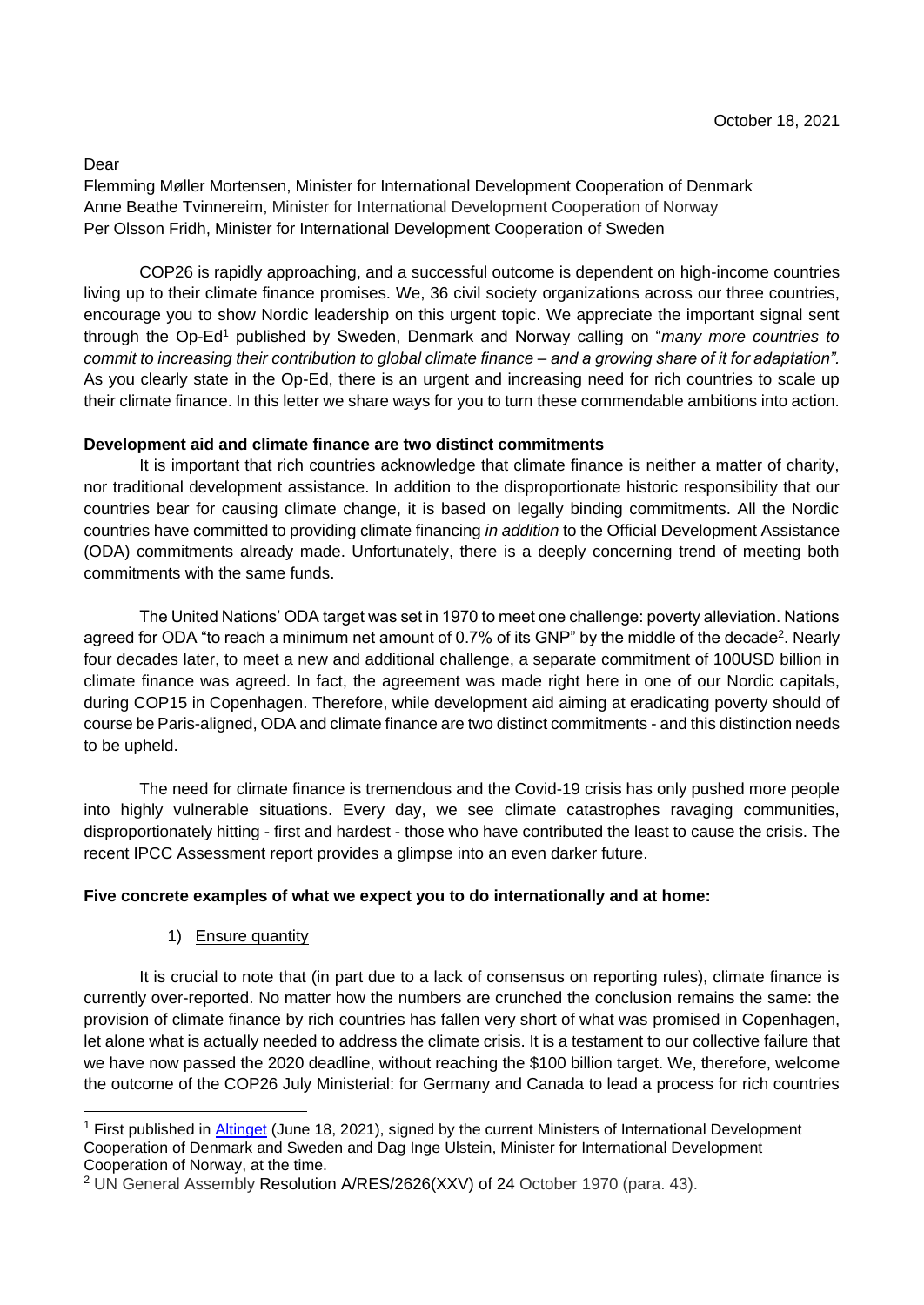to publish a concrete plan to collectively deliver the minimum of \$100 billion a year until 2025. To compensate for current shortfalls in 2020-2021, the plan should provide sums above \$100bn in 2022-2025. **We expect Nordic countries to offer to actively assist in making this delivery plan a success.**

2) Ensure quality

While the overall amount is vital, it is also important to ensure that the money is mobilized and reported in a just manner. Climate finance must be additional to ODA and the contributions - contrary to the current global trend - should also be (mostly) grant-based. To prevent over-reporting and ensure transparency, only the grant element of loans should be counted. Overall, it is crucial for countries to commit to transparent and common reporting standards. Adaptation is a global responsibility. Funding towards mitigation and adaptation is intended to be split evenly. Currently, this balance is however heavily skewed towards mitigation. **Therefore, Nordic countries should lead by bilaterally committing to scaling up adaptation finance to begin to rectify the global imbalance - ideally with most of the money reaching locally-led projects.** To further ensure the quality of climate finance, Nordic countries should also work actively for all climate finance, both bilateral and multilateral, to apply a rights perspective that guarantees participation, accountability, non-discrimination and gender responsiveness.

3) Loss and damage

As a global community we have - for decades - failed those living on the frontline of climate change. As a result, these vulnerable communities have increasingly reached the limits of adaptation and are now experiencing atrocious loss and damage. It is, for example, impossible to adapt if your entire island has been submerged due to rising sea levels. There is a (long overdue) need for adopting financing solutions for loss and damage, as well as social protection and insurance mechanisms. For every day wasted, more lives are put on the line. **During COP26, the Nordic countries should - in cooperation with the group of most vulnerable countries - actively engage in the operationalisation of the Santiago Network on Loss and Damage, with a focus on securing immediate additional finance for loss and damage.** 

> 4) Take the lead in the process (starting at COP26) to ensure an ambitious needs-based post-2025 goal

Before 2025, countries must set a new collective climate finance goal from a floor of USD 100 billion per year. We expect to see Nordic countries take the lead in ensuring an ambitious and inclusive process around the post-2025 goal. Above all, the goal must be determined based on the needs of the most affected countries and communities, rather than the political will (or lack thereof) in donor countries. The goal must take advantage of lessons learned from the current goal and be designed to avoid any confusion about who has to deliver what kind of climate finance by when. Intermediate targets, sub-targets, and clear definitions must be part of the goal. **We call on Nordic countries to work diligently to ensure that future climate finance is agreed to be additional to ODA; that loans are counted at face value; and that reporting of climate finance is precise.**

5) Lead by example

Finally, while pursuing these ambitious objectives abroad, we also hope to see you adhering to international commitments at home. Namely, in **Denmark**, we note with concern that aid is currently at its lowest level in 40 years - just barely reaching 0.7% of GDP. While other Nordic countries set a good example by delivering climate finance beyond the 0.7% ODA target, disappointingly, Denmark diverts its climate finance from ODA coffers. We expect to see this rectified in next year's National Budget.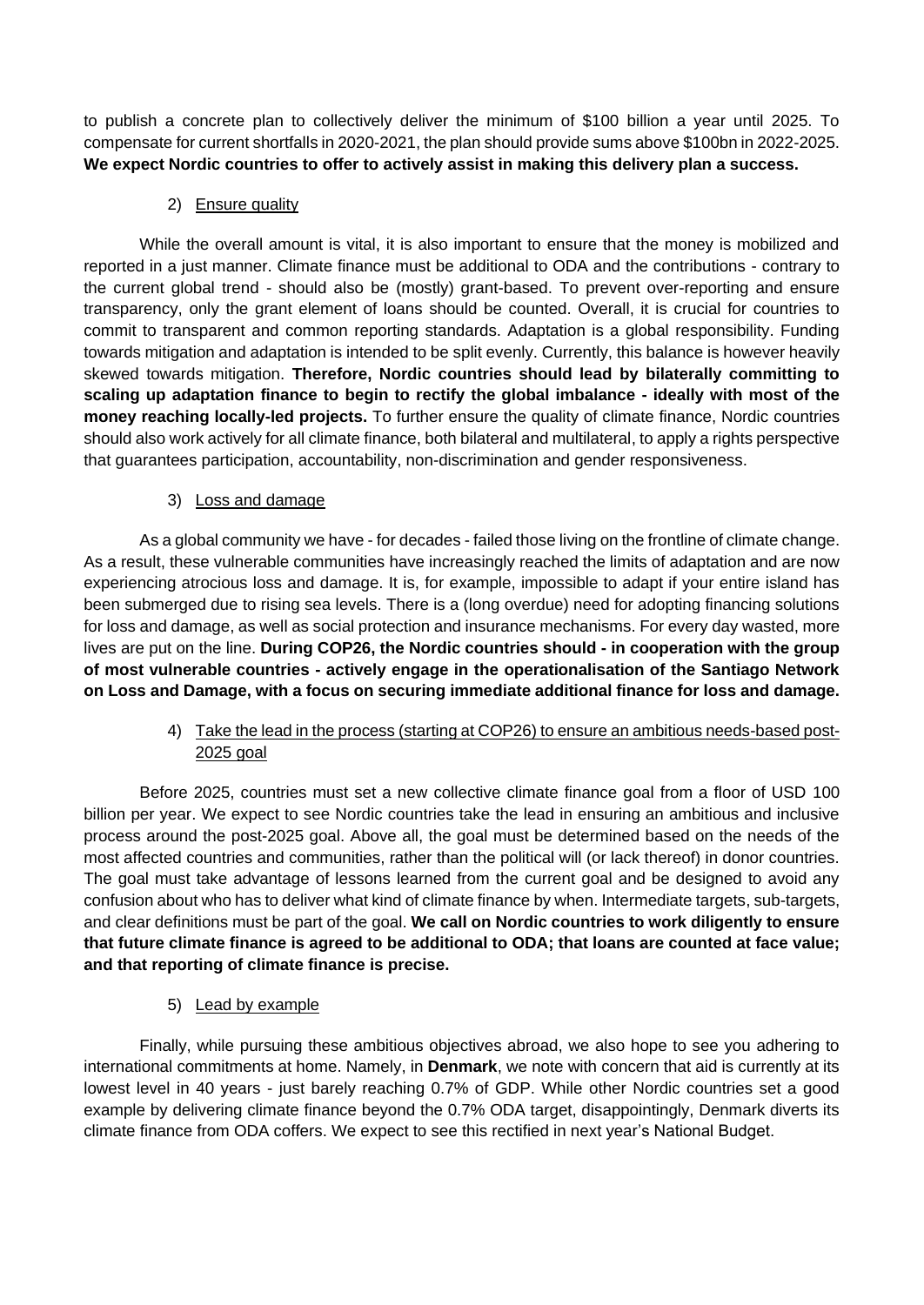In **Norway**, a new parliament and new government offer the opportunity for renewed efforts regarding climate finance. A plan for rapidly increasing climate finance, making use of a diverse range of bilateral and multilateral funding channels, is long overdue, and should address the fact that adaptation has been massively underfunded.

We commend **Sweden's** large grants-based climate finance contributions and the recent announcement of further increases. However, the Swedish government should establish a separate budget target for climate finance, which is additional to its 1 percent of GNI target for ODA. In line with its feminist foreign policy, Sweden should also work more actively to ensure global implementation of the enhanced Lima work programme and its Gender Action Plan, including ensuring gender-responsive climate finance.

We are encouraged to read in your Op-Ed that you "are working purposefully for progress in the climate negotiations". By immediately making it a priority to act on the list of suggestions above, you help rebuild the trust urgently needed for COP26 to be a success. Again, we appreciate your joint initiative in increasing awareness of the climate finance gap, and we look forward to cooperating with you in your efforts.

> **Norway** *Coordinated by the Norwegian Forum for Development and Environment (ForUM)*

**The Norwegian Forum for** 

Best Regards,

|                              | <b>Sweden</b> |  |  |  |
|------------------------------|---------------|--|--|--|
| معتمرهم تنظ المملحما المعامر |               |  |  |  |

*Coordinated by Concord Sweden*

**Swedish Society for Nature Conservation (SSCN)** Karin Lexén *Secretary General*

**Development and Environment (ForUM)** Kathrine Sund-Henriksen *Executive Director*

**We Effect** Anna Tibblin *Secretary General* **Adventist Development and Relief Agency - Norway (ADRA Norge)** Birgit Philipsen *Secretary General*

**Vi Agroforestry** Eva Åberg *Director*

**The Norwegian Grandparents Climate Campaign** Andrew Kroglund *Secretary General*

**Friends of the Earth Sweden** Sofia Hedström *Head of Campaign Unit*

**FORUT - Campaign for Development and Solidarity** Ida Oleanna Hagen *Secretary General*

**Denmark** *Coordinated by the Danish 92 Group and Global Focus*

> **ActionAid Denmark** Tim Whyte *Secretary General*

**CARE Danmark** Rasmus Stuhr Jakobsen *Executive Director*

**Oxfam IBIS** Kristian Weise *Secretary General*

**Miljøorganisationen VedvarendeEnergi** Jonathan Ries *Chairman*